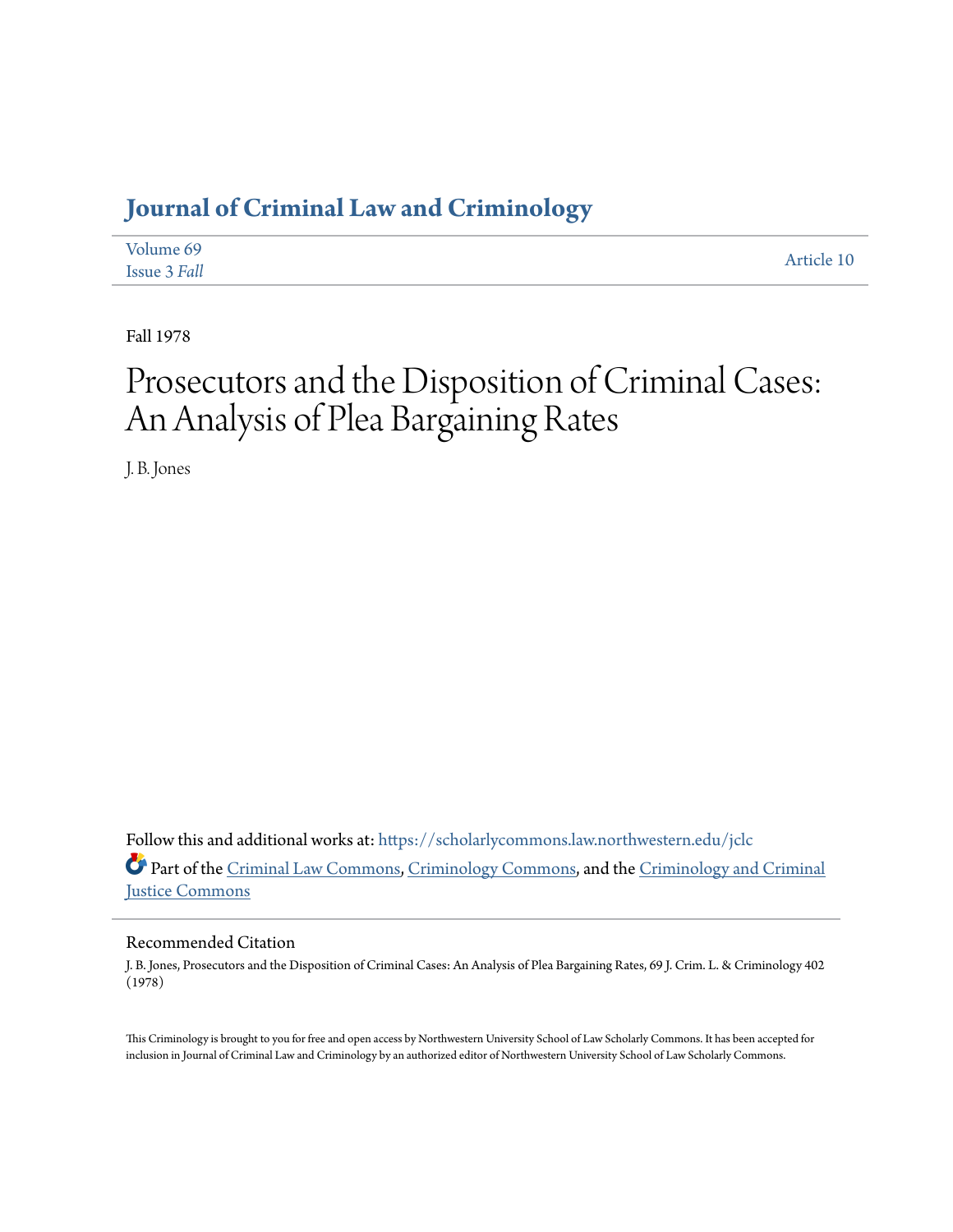## **PROSECUTORS AND THE DISPOSITION OF CRIMINAL CASES: AN ANALYSIS OF PLEA BARGAINING RATES**

**J.** B. **JONES-**

## **INTRODUCTION**

Increasing crime rates generate considerable public concern over the performance of the criminal justice system. Many citizens would be shocked to learn that the system operates on the basis of mutual cooperation and consultation, rather than the media image of the strident prosecutor battling a committed defense attorney. The actual operation of the American system of criminal justice is vastly different from the ideal adversary system. The reality is bureaucratic bargaining.<sup>1</sup> Approximately ninety percent of all criminal cases are resolved through the process of pre-trial negotiation 2 or plea bargaining.

Plea bargaining results from an agreement between the prosecutor, defense attorney, and ocrasionally the defendant. The prosecutor offers the defendant a *quid pro quo* (charge reduction or sentence recommendation) for pleading guilty. Plea bargaining is a low visability process, one which occurs in a private and informal setting. Decisions are made over lunch or in the hallway of the criminal court building. Moreover, the participants wield such discretion that in most cases they serve as the final arbiters in the sentencing decision.

The practice of plea bargaining has created considerable controversy. Various study groups such as the President's Commission on Law Enforcement and Criminal Justice and the American Bar Association have endorsed the practice, although recommending certain reforms.<sup>3</sup> However, other groups, specifically the Nixon Administration's National Advisory Commission on Criminal Justice Standards and Goals, have argued for the abolition of plea bargaining.' Given the prevalence of the

**\*** Assistant Professor of Political Science, University of Cincinnati: Phd. from Southern Illinois University at Carbondale.

**I** A. BLUMBERG, **CRIMINAL JUSTICE** (1967); Skolnick, *Social Control in the Adversary System, J.* CONFLICT REsO-**LUTION** 52 (1962); **J.** EISENSTEIN, POLITICS **AND THE LEGAL** PROCESS (1973).

practice, as well as the widespread disagreement over its use, plea bargaining merits further study and research.<sup>5</sup> This study examines the effect of a prosecutor's values and social background on his rate of plea bargaining. The findings presented here are based on a mail survey of prosecuting attorneys and their assistants in the state of Illinois.<sup>6</sup> The survey instrument contained both open-ended and closed questions focusing primarily on the prosecutor's plea bargaining practices and his view of these procedures. Respondents were also asked to supply biographical data.

## *The Dependent Variable*

Prosecutors' responses to a question on rate of plea bargaining provided the dependent variable for this study. Prosecutors were requested to indicate the percentage of their cases which were resolved through the use of a negotiated plea and the dependent variable is based on the prosecutor's perception of his plea bargaining rate. It was possible to make a crude check of the prosecutor's veracity by comparing his reported rate of plea negotiation with published figures on the percentage of guilty plea dispositions for his county. These figures are included in the report of the Illinois court administrator. Using this technique, one can argue that the perceptions of the responding prosecutors roughly correspond to reality.

While plea bargaining is the most common mode

attorneys and their assistants was surveyed. The response rate was forty-four percent ( $n = 156$ ). Respondent representativeness is always a problem for researchers using a survey research methodology. However, Larry Leslie argues that "researchers surveying issues directly related to homogeneous groups should not be overly concerned about the percentage of questionnaire returns. Representativeness will most likely be excellent. This presumes, of course, that enough responses are gained to meet statistical assumption." Prosecutors represent a homogeneous group within the larger population. Leslie, *Are High Response Rates Essential to Valid Surveys?* Soc. ScI. RESEARCH 323-34 (1972). The questionnaires were mailed in the summer of 1975.

<sup>2</sup> D. **NEWMAN,** CONVIcrION, **THE DETERMINATION OF GUILT** OR **INNOCENCE** WITHOUT TRIAL (1966).

**<sup>&#</sup>x27;** PRESIDENT'S **COMMISSION ON LAW ENFORCEMENT AND THE** ADMINISTRATION OF **JUSTICE,** TASK FORCE REPORT: THE COURTS (1967). **4** ABA **PROJEc T ON STANDARDS FOR CRIMINAL** JUS-

**TICE,** STANDARDS RELATING TO **PLEAS** OF GUILTY (1968).

**<sup>5</sup>** Mulkey, *The Role of the Prosecution and Defense in Plea Bargaining, 3 POL'Y STUD. J. 54 (1974).* <sup>6</sup>The entire population (n = 350) of prosecuting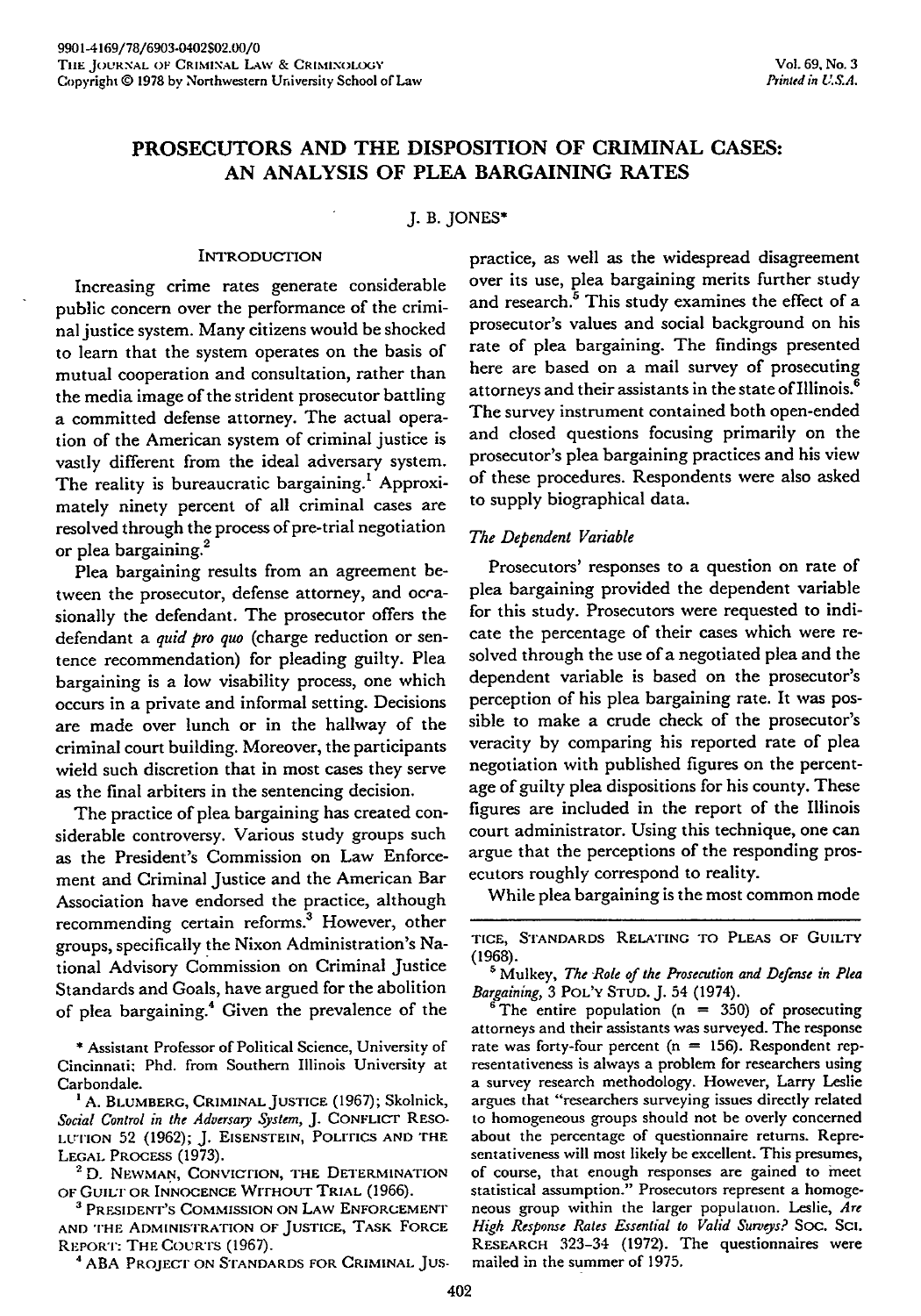403

of case disposition throughout the United States, variations do exist. Legal commentators have attributed this variability in the use of guilty pleas to several factors. Some suggest that variations are the result of individual differences among prosecutors.<sup>7</sup> For example, prosecutors often weigh such factors as the magnitude of the crime, the adequacy of the state's evidence, the characteristics of the defendant, and the probable defense attorney in order to determine the costs and benefits of plea bargaining. Differences in each prosecutor's calculations result in variations in plea bargaining rates.

Other commentators argue that the dispositional policies of prosecutorial offices may reflect community norms and attitudes.<sup>8</sup> In Chicago, the prosecutor's office encourages plea bargaining, whereas in Baltimore it does not. These differences reflect variations in community attitudes toward criminal justice or at least variations in the way prosecutors perceive community attitudes. Furthermore, some prosecutorial offices, have attempted to decrease the disparity in the bargaining rates of assistants through the establishment of plea bargaining policies. In Chicago, for instance, the supervising state's attorney of the narcotics division developed guidelines on the minimum sentence recommendation and/or charge reductions which assistant state's attorneys could offer in narcotics cases.<sup>9</sup>

The data on variations in plea bargaining rates suggest that further investigation is needed. **By** focusing on the prosecutor's rate of plea bargaining as the dependent variable, it will be possible to determine how much variation in bargaining rates is due to independent variables such as prosecuto**rial** values and social background characteristics.

#### *The Independent Variables*

Background studies assume that the investigation of such characteristics will provide clues for understanding decisions. This assumption is based on the supposition that certain background characteristics and experiences are conducive to particular attitudes and values which in turn influence behavior. Although researchers have analyzed the relationship between background traits and the behavior of decision-makers such as legislators, bureaucrats, and judges, they have yet to examine this linkage in the **case** of prosecutors.'0

**7** Vetri, *Plea Bargaining: Compromises by Prosecutors to Secure Guilty Pleas,* 112 U. PA. L. REV. 865 (1964).<br><sup>8</sup> H. JACOB, URBAN JUSTICE 109-13 (1973).<br><sup>9</sup> Gilboy, *Guilty Plea Negotiations and the Exclusionary Rule* 

*of Evidence: A Case Study of Chicago Narcotics Courts,* 65 J.

**CRiM.** L. & C. 89-98 (1976). **<sup>1</sup>**There **are** numerous studies dealing with **the** influ-

Two background variables which appear to influence the behavior of decision-makers are education and experience. For example, research on social workers indicates that a formal education can influence individual working behavior.<sup>11</sup> Because common professional values are often transmitted through education, the federal Welfare **Ad**ministration issued a directive in 1964 requiring that all future public assistance workers and supervisors have college degrees. Studies also disclose that one's career experience affects behavior. For instance, appellate judges with prior judicial experience were less likely to inject personal values into their decisions than their colleagues without prior experience on the bench.12 James **Q.** Wilson maintains that the difference in styles, attitudes, and values of politicians in Chicago, California, and New York is partially due to the difference between "amateurs" and "professional .politicians"-differences due to experience and ambition.<sup>13</sup>

ence of social background characteristics on political recruitment as well as the effect of social background on the decisions of political elites. *See, e.g.,* **S.** KELLER, BEYOND THE **RULING CLASS (1963); D. MATTHEWS, THE SOCIAL BACKGROUND OF DECISION-MAKERS** ,(1954); **D.** MATTHEWS, **UNITED STATES SENATORS AND** THEIR WORLD 102-17 (1960); K. **PREWrIrT, THE RE-CRUITMENT** OF POLITICAL **LEADERS: A STUDY OF Cri-IZEN** POLITICIANS (1970). Studies have also dealt with the effect of social background on judicial decisions. *See e.g.,* **S. NAGEL, THE LEGAL PROCESS** FROM **A** BEHAV-IORAL PERSPECTIVE **227-36 (1970);** Adamany, *The Party Variable in Judges' Voting: Conceptual Notes and a Case Study,* 63 AM. POL. SCI. REV. 57 (1969); Feeley, *Another Look at the "Party' Variable" in Judicial Decision-Making: An Analysis of the Michigan Supreme Court,* 4 POLITY 91 (1971); Goldman, *Voting Behavior on the U.S. Court of Appeals, 1961-64,* 60 AM. POL. **SCI.** REV. 374 (1966); Grossman, *Social Backgrounds andJudicial Decision-Making,* 79 HARv. L. REV. 1551 (1966); Jaros & Canon, *Dissent on State Suprene Court: The Differential Effect on the Characteristics of Judges,* 15 MIDWEST J. POL. Sc. 322 (1971); Ulmer, *The Political Party Variable in the Michigan Supreme Court,* 11 J. PUB. L. 352 (1963); Vines, *Federal District Judges and Race Relations Cases in the South,* 26 J. POL. 338 (1964); Bowen, The Explanation of Judicial Voting Behavior from Sociological Characteristics of Judges (1965) (unpublished Ph.D. dissertation, Yale University).

**11** Derthick, *Intercity Differences in the Administration of the Public Assistance Program: The Case of Massachusetts,* in CITY POLITICS **AND** PUBLIC POLICY 265-66 **(J.** Wilson ed. **1968).** 12 Nagel, *Judicial Attitudes and Those of Legislators and*

*Administrators,* in **S. NAGEL,** THE **LEGAL** PROCESS FROM **A** BEHAVIORAL PERSPECrIVE 199-218 (1969). *See also* at 113-24 for a discussion of the influence of experience on attorney's courtroom results. **<sup>13</sup>**

**j. WILSON, THE AMATEUR DEMOCRAT, CLUB POL-ITICS IN THREE** CITIES **1-31 (1962).**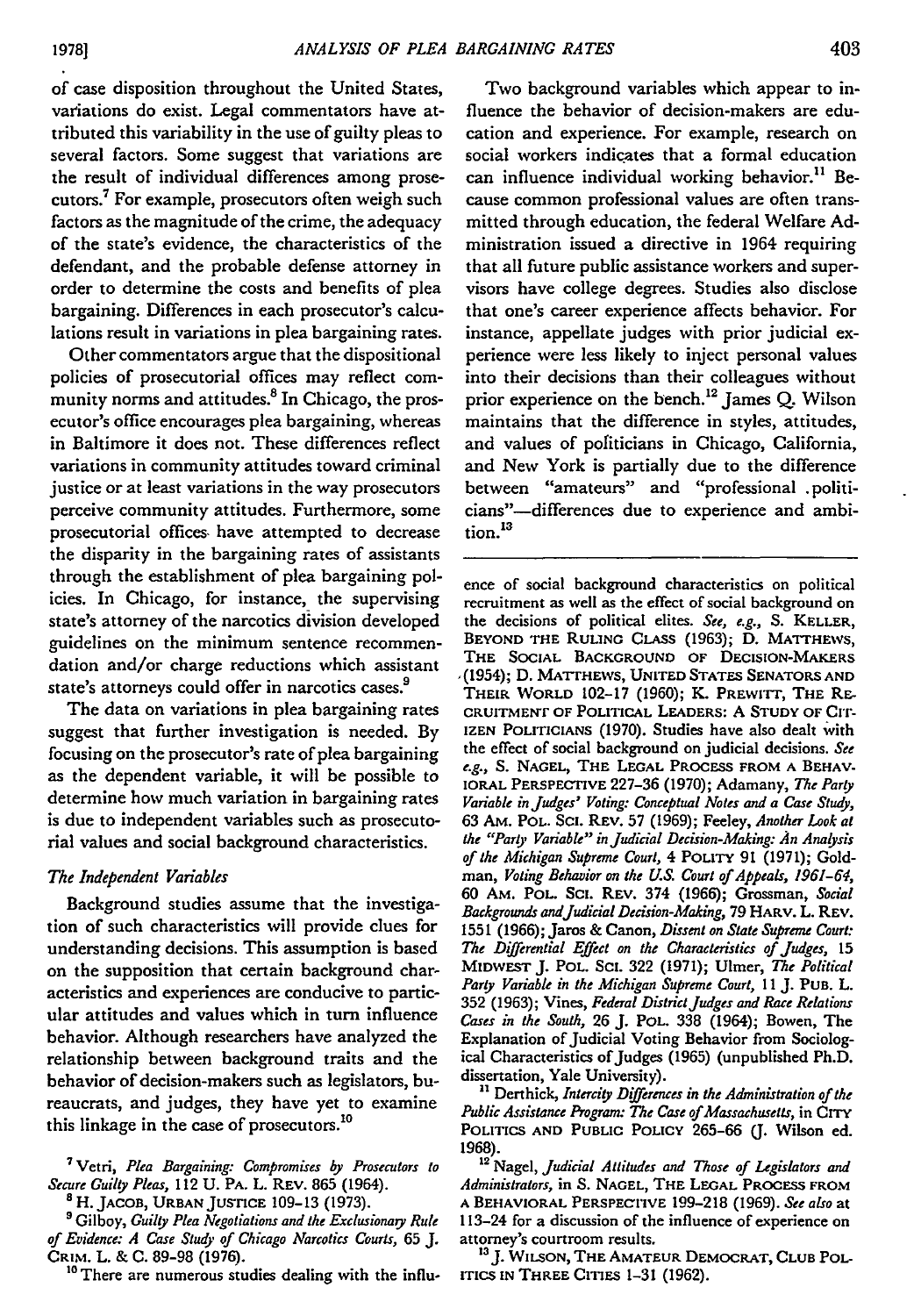Using social characteristics as independent variables indicates whether the variables which affect the behavior of other decision-makers also exerts an influence on prosecutors. Moreover, the discovery that common variables affect several political phenomena facilitates the integration of research findings.

In addition to background characteristics, another independent variable will be analyzed-the prosecutor's support for organizational values present in the criminal court environment. Social scientists assert that the organizational pressures of the criminal court and the personal goals of the participants, induce prosecutors to value efficiency in the courtroom and co-operation with colleagues.<sup>14</sup> The prevalence of values such as efficiency and cooperation is conducive to the use of plea bargaining. However, researchers must still determine the extent to which support for these values affects variations in reported plea bargaining rates. Using these values as independent variables allows the researcher to do so.

## RESEARCH HYPOTHESES

Political scientists have established that a judge's background characteristics affect his decisions in certain cases.<sup>15</sup> For example, Stuart Nagel observed that a judge's ethnic or religious background provided a clue to understanding the judge's decisions in certain types of cases.16 And, comparing the sentencing propensities of judges in Pittsburgh and Minneapolis, Martin Levin found that some of the disparities in sentences were attributable to social background differences.17 Judges in Pittsburgh, who came primarily from low income backgrounds or from religious or ethnic minority groups, treated criminal defendants on an individualistic basis. Levin argues that because of their background, Pittsburgh judges empathized with defendants and attempted to give them a "break." In contrast, Minneapolis judges, who were primarily from middle income, Northern European, Protestant backgrounds applied universalistic criteria in sentencing criminal defendants.

Upon this basis, one might hypothesize that

**<sup>14</sup>**G. COLE, **POLITICS** AND THE **ADMINISTRATION** OF CRIMINALJUSTICE (1973). *See also* **A.** BLUMBERG, CRIM-INAL JUSTICE (1967). *'5 Supra* note **10.**

**I** Nagel, *Ethnic Affiliations andJudicial Propensities,* **23** J. **POL.** 614 **(1961).** *Nagel, Judicial Background and Criminal Cases,* **53.** J. CRIM. L.C. & P. **S.** 333 (1962). **<sup>17</sup>**Levin, *Urban Politics and Judicial Behavior,* J. LEGAL.

**STUD.** 193-97 (1972).

prosecutors from low status or minority backgrounds might empathize with the defendants who crowd the criminal courtrooms. Plea bargaining provides one method of giving defendants a "break," i.e., a reduction of charges or a favorable sentence recommendation. Thus, prosecutors from such backgrounds should engage in plea bargaining more frequently.

*Hypothesis 1: Prosecutors from lower class or ethnic (Blacks, Chicanos, Eastern and Southern Europeans) and religious Uewish and Catholic) minority groups will engage in plea bargaining at a higher rate than their colleagues from non-minority and middle or upper class backgrounds.*

The Langdell case method represents the primary pedagogical technique of American law school professors.<sup>18</sup> The originator of this method, Christopher Columbus Langdell, contended that the purpose of legal education was to teach students governing legal principles.<sup>19</sup> He argued that his method provided a scientific means of achieving this knowledge. The instructor utilizing this method presents students with a mass of appellate court decisions attempting to engage students in a Socratic dialogue. In this way, students learn to analyze, distinguish, and synthesize cases. Theoretically, this method teaches students to "think like a lawyer."20

Despite the predominance of the casebook method, important qualitative differences exist in American legal education. Law schools range from the night and part-time proprietary schools, to a middle level often associated with state and private universities, and finally to a group of top ranked schools such as Harvard and Yale.<sup>21</sup> While re-

**<sup>18</sup>**Morgan, *The Case Method, 4* J. LEGAL EDUC. 379, 391 (1952).

1 <sup>9</sup> Note, *Modern Legal Education,* 64 COLUM. L. REV. 710 (1964).

**'2** ASSOCIATION OF AMERICAN LAW SCHOOLS, PRE-LAW HANDBOOK 23 (1975).<br><sup>21</sup> Seymour Warkov ranked 125 law schools on the

basis of entering students' scores on the Law School Admissions Test **(LSAT.** *See,* S. WARKOV, LAWYERS IN THE MAKING (1965). In his study Harvard and Yale were the top-ranked schools. More recently, Peter M. Blau and Rebecca Z. Margulies asked law school deans throughout the country to rank the top quality law schools in the United States. Harvard, Yale, Columbia, University of Michigan and The University of Chicago were consistently in the top five. *America's Leading Professional Schools,* **CHANGE** 21-27 (November, 1973); *A Research Replication, The Reputation of American Professional Schools,* **CHANGE** 42-47 (Winter, 1974-75). *See also* Reed, *Training for the Public Profession of Law* in NEW **DIRECrIONS IN LEGAL EDUCATION** 29-33, Appendix I (H. Packer & T. Ehrlich eds. 1972).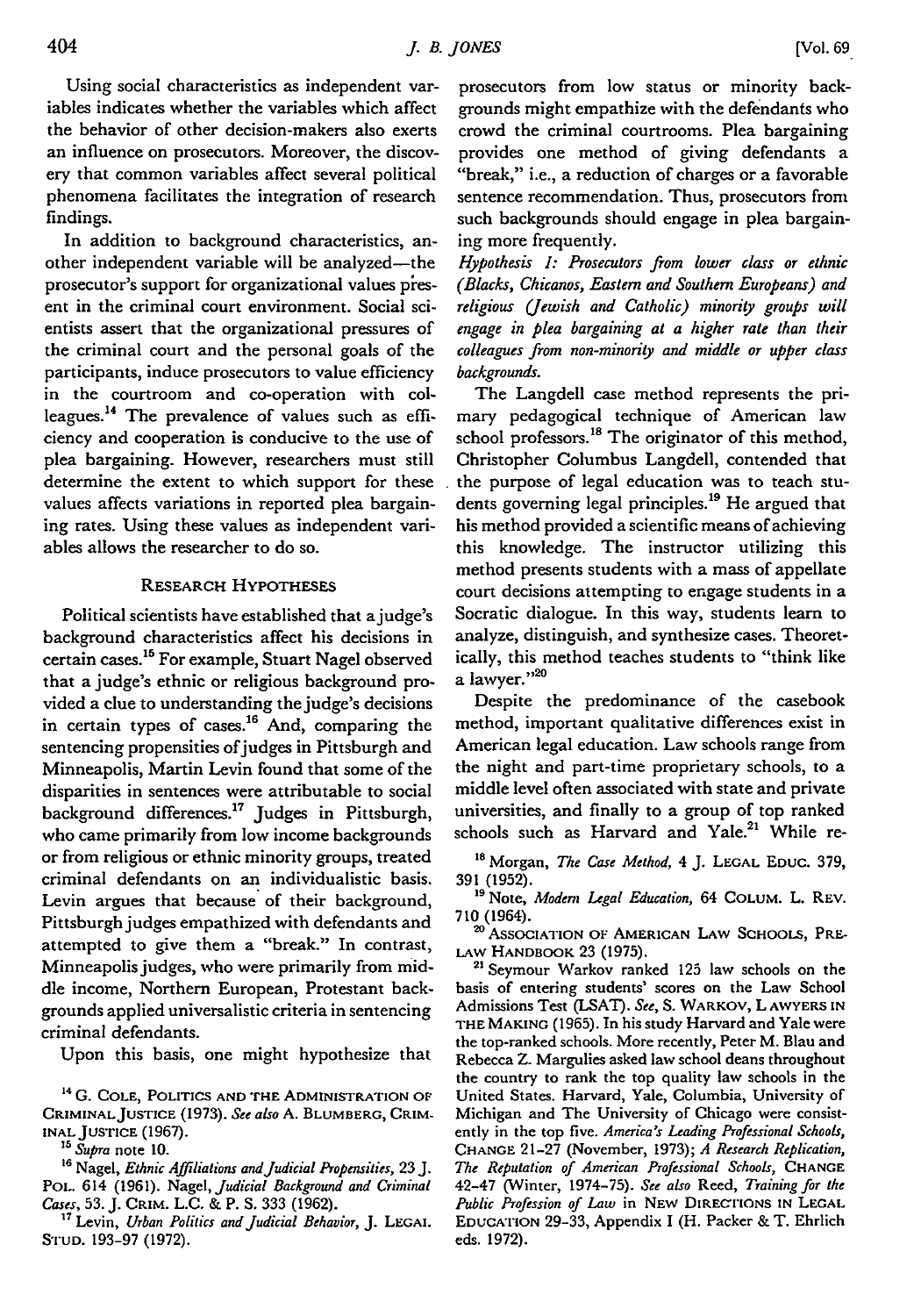searchers may disagree over the criteria for ranking law schools, they acknowledge that there are differences between proprietary or independent law schools and non-proprietary schools or those affiliated with a state or private university.<sup>22</sup>

Typically, the instruction at the proprietary law schools stresses knowledge of precedent rather than the method of analysis. Such schools concentrate primarily on local and concrete law, placing emphasis on preparing students for the state bar examination.<sup>23</sup> The method of instruction is generally straight lecturing, with little discussion of the political, social, or economic aspects of a particular case. Moreover, the faculty members tend to be private practitioners who teach on a part-time basis.

Ladinsky and Lortie found that the nature of one's legal education affected career patterns.<sup>24</sup> Students from proprietary law schools were much more likely to become solo practitioners than students from nonproprietary law schools. Additionally, law firms rarely recruited candidates from proprietary law schools, on the assumption that such candidates lacked the skills needed to handle complex legal problems. Confirmation of these findings is provided in a more recent study of the Chicago Bar. Heinz, *et. al.,* discovered that firm lawyers were disproportionately drawn from elite schools (Harvard and Yale), while solo practitioners were more often graduates of local schools (Loyola, DePaul, John Marshall, Kent).<sup>25</sup>

Furthermore, Smigel observed that Wall Street law firms placed considerable emphasis on recruiting students from particular law schools; students educated in elite schools, were expected to have obtained both the values and expertise needed to represent .high status clients.<sup>26</sup> This reasoning assumes that students assimilate the values and perspectives which are a part of their training. Draw-

<sup>22</sup>**A.** BLAusrEIN & **C.** PORTER, THE **AMERICAN** LAW. **YER** 176-79 (1954). **<sup>2</sup>**Lortie, *Laymen to Lawmen: Law Schools, Careers, and*

*Professional Socialization,* 29 HARv. EDuC. REV. 352 **(1959).**

24 Lortie, *supra* note 23, at 357-59; Ladinsky, *The Impact of Social Backgrounds of Lawyers on Law Practice and the Law,* 16 J. **LEGAL EDUC.** 127 (1973). *See also* Ladinsky, *Careers of Lawyers, Law Practice, and Legal Institutions,* 28 AM. SoC. REV. 47 (1963).

<sup>25</sup> Heinz, Laumann, Cappell, Halliday, and Schaalman, *Diversity, Representation, and Leadership in an Urban Bar: A First Report on a Survey of the Chicago Bar,* 3 AM. BAR FOUNDATION RESEARCH J. 717 (1976) [hereinafter cited as Heinz]. **<sup>2</sup> <sup>6</sup> E. SMIGEL,** THE WALL STREET LAWYER (1964).

ing an analogy to proprietary legal education, one might hypothesize that the proprietary law school with its emphasis on the rules of a particular jurisdiction, would produce students with a myopic perspective of the legal system. Such students may fail to appreciate the more philosophical issues of the adversary system and the rule of law. In contrast, students attending nonproprietary schools in which analysis and method are stressed would be more inclined to have a broader perspective of the legal system and more likely to support the rule of law and the adversary system.

What effect would these differences have on the reported plea bargaining rates of prosecutors? One might assume that prosecutors trained in the proprietary law schools would adapt more readily to the norms of the criminal court organization than prosecutors from nonproprietary schools. This is particularly true since lawyers from nonproprietary schools may view plea bargaining as conflicting with the ideals of the adversary system and the rule **of** law. <sup>27</sup>

*Hypothesis 2: Prosecutors, who receive their legal education from one of the proprietary law schools, will engage in plea bargaining at a higher rate than their counterparts from nonproprietary law schools.*

Beyond his law school training, the lawyer's work environment often shapes his behavior.<sup>28</sup> For instance, Heinz, *et. al.,* argue that one reason for the overrepresentation of large firm lawyers in the Chicago Bar Association, is that these law firms encourage bar association membership.<sup>29</sup> This occurs because participants in most organizations share certain norms or expectations about the behavior of individuals within the organization. In the criminal court, researchers found that plea bargaining norms supporting stability in the criminal court organization persist largely because these norms are transmitted to new recruits.<sup>30</sup>

Socialization to the norms of the court occurs in several ways. Beverly Blair Cook observed that seminars for new judges are significant socializing agents for federal district court judges.<sup>31</sup> Carp and Wheeler discovered that fellow judges, lawyers, and members of the court staff also played a role

2' Comment, *The Unconstitutionality of Plea Bargaining,* 83 HARV. L. REV. 1387 (1970).

**28J. SKOLNICK. JUSTICE WITHOUT** TRIAL, **ch.** 3 **(1966).**

**<sup>2</sup>**Heinz, *supra* note **25,** at 735.

**<sup>30</sup>**CRIMINAL **JUSTICE,** LAW and POLrrICS 189-90 **(G.** Cole, ed. 1976). **3i** Cook, *The Socialization of New FederalJudges: Impact on*

*District Court Business,* 1971 WASH. L. Q. 253.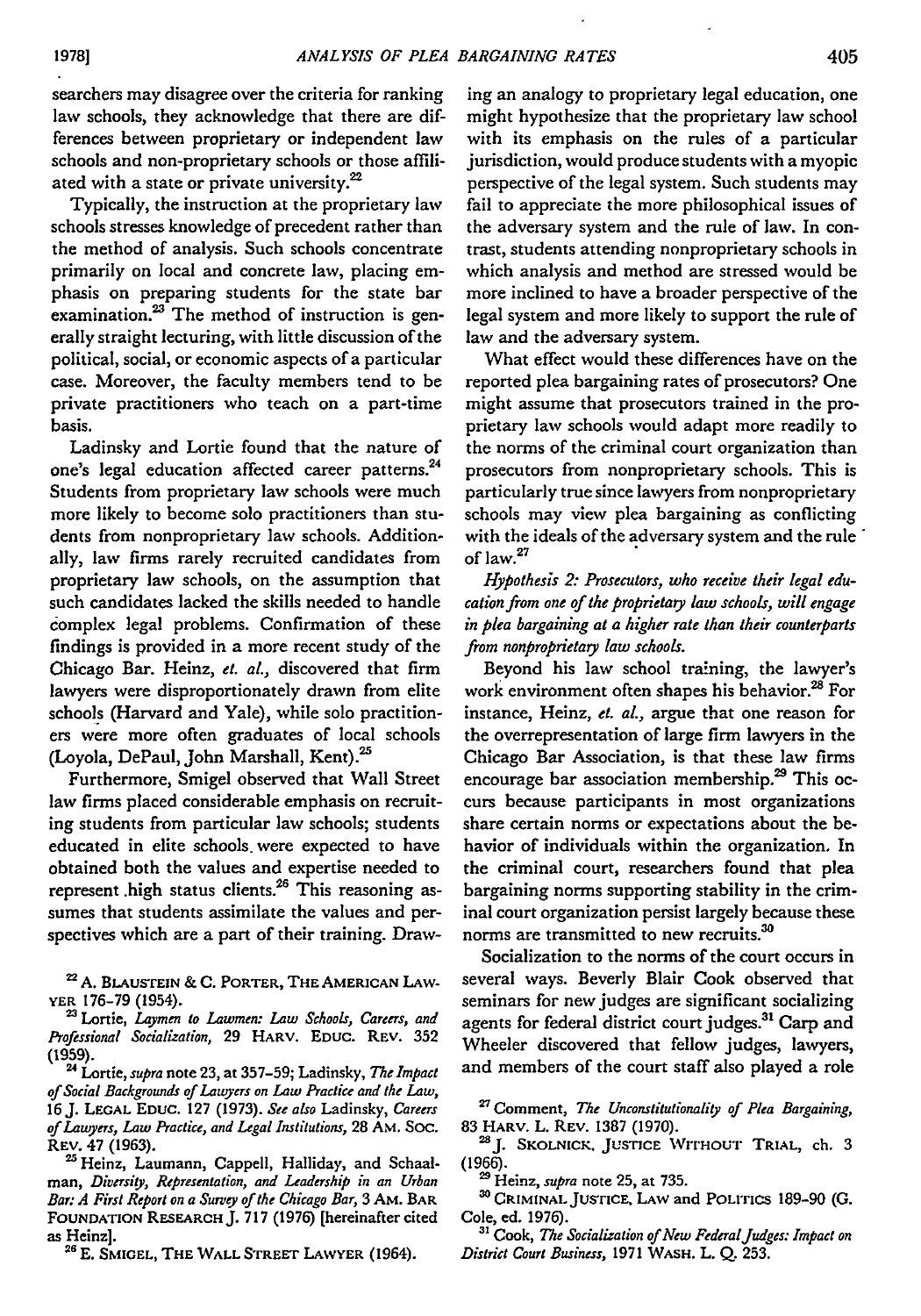in the socialization of newly appointed federal judges.32 Additionally, appointees with prior judicial experience had fewer adjustment problems than judges without this experience. Apparently, the more experience one has within an organization, the more likely it is that he will adhere to the norms of that organization.

## *Hypothesis 3: Prosecutors with more legal experience will engage in plea bargaining at a higher rate than those with less experience.*

Milton Rokeach suggests that values serve as standards or criteria for one's actions. In Rokeach's words, "To say that a person 'has a value' is to say that he had an enduring belief that a specific mode of conduct or end-state of existence is personally and socially preferable to alternative modes of and socially preferable to alternate

The values or preferences which govern the conduct of actors in the criminal court organization include co-operation with colleagues and concern for efficiency. According to Abraham Blumberg, the criminal court organization "co-opts" its participants so that they favor organizational values such as efficiency and production.<sup>34</sup> He maintains that concern for administrative efficiency overrides concern for individual rights. In this context, Jerome Skolnick argues that most criminal attorneys will attempt to compromise.<sup>35</sup> He notes that the nature of American criminal justice encourages the development of informal relationships between the prosecution and defense. Co-operation occurs because participants want to avoid conflict.

Co-operation also makes it possible for prosecutors to advance personal goals. Both prosecutors and their assistants often view their positions as a vehicle for gaining valuable trial experience before entering private practice.<sup>36</sup> They are anxious to make contacts within the legal community which will later prove helpful. Some are also seeking to develop a professional reputation, because this facilitates a future private practice.<sup>37</sup> While it is

**'3** Carp & Wheeler, *Sink or Swim: The Socialization of a Federal DistrictJudge,* 21 J. PUB. L. 360 (1972).

**<sup>3</sup>**M. ROKEACH, **BELIEFS, ATrrTUDES, AND VALUES** 159-60 (1968).

'\* **A.** BLUMBERG, *supra* note 1, at 45-71; G. **COLE,** POLITICS AND THE ADMINISTRATION OF CRIMINAL JUS-**TrCF** 193-204 (1973).

5 Skolnick, *Social* Control *in the Adversary System, 11* J. **CONFLICT RESOLUTION 52 (1967).** 

<sup>36</sup> P. Nardulli, Organizational Influences Upon Decision-Making in the Chicago Felony Court System 22-25 (Paper delivered at the Midwest Political Science Association Meeting, Chicago, Illinois) (May, 1975).

**<sup>17</sup>D.** NEtBAUER, **CRIMINAL** JUSTICE IN MIDDLE AMERICA 51-52 (1975).

important for prosecutors to appear as formidable opponents, it is more important that they demonstrate an ability to compromise and adapt to the norms of the criminal court system. Moreover, plea bargaining also benefits the politically ambitious prosecutor or assistant, because it assures a high conviction rate. A high conviction rate provides evidence that the prosecutor is doing his job and establishes a record of success which the prosecutor can refer to in subsequent election campaigns. Consequently, plea bargaining facilitates both personal and organizational goals.

*Hypothesis 4: Prosecutors who adhere most strongly to values such as efficiency and cooperation will engage in plea bargaining at a higher rate than those prosectors who support these values less strongly.*

The following (Figure 1) is a graphic representation of the model utilized in this research. While the focus of this research is on arrows 1, 2, 3 and 4, it is likely that the relationships indicated by 5, 6 and 7 are also significant. Each of the relationships in 1, 2, 3 and 4 will be evaluated through correlational analysis. Additionally, the combined effect of the independent variables on reported plea bargaining rates will be explored through the use of multiple regression analysis.

#### RESuLTs

The hypothesis (H **1)** was that prosecutors from ethnic and religious minority groups or lower status backgrounds would be more likely to engage in plea bargaining. Because these individuals are from less advantaged or minority backgrounds, it was hypothesized that they would sympathize with defendants. Plea bargaining would provide a way of individualizing justice and giving defendants "a break". On the other hand, it was hypothesized that prosecutors from non-minority or middle or high status backgrounds would be less concerned with individualizing justice and more concerned with strict adherence to the rule.of law. Therefore, to some extent, they would be less likely to engage in plea negotiations than their colleagues.

Table 1 reports the association between two social background variables (religion and national origin) and the dependent variable (reported rate of plea bargaining).<sup>38</sup> Eta in Table 1 ranges from .06 to .11. Such low scores signify a very weak

<sup>38</sup> Religion and national origin are categorical variables. The categories utilized for analysis include: religion (Protestant, Catholic, Jewish, other, and no preference); national origin (Northern and Western European, Southern and East European, Middle East, North American, and other).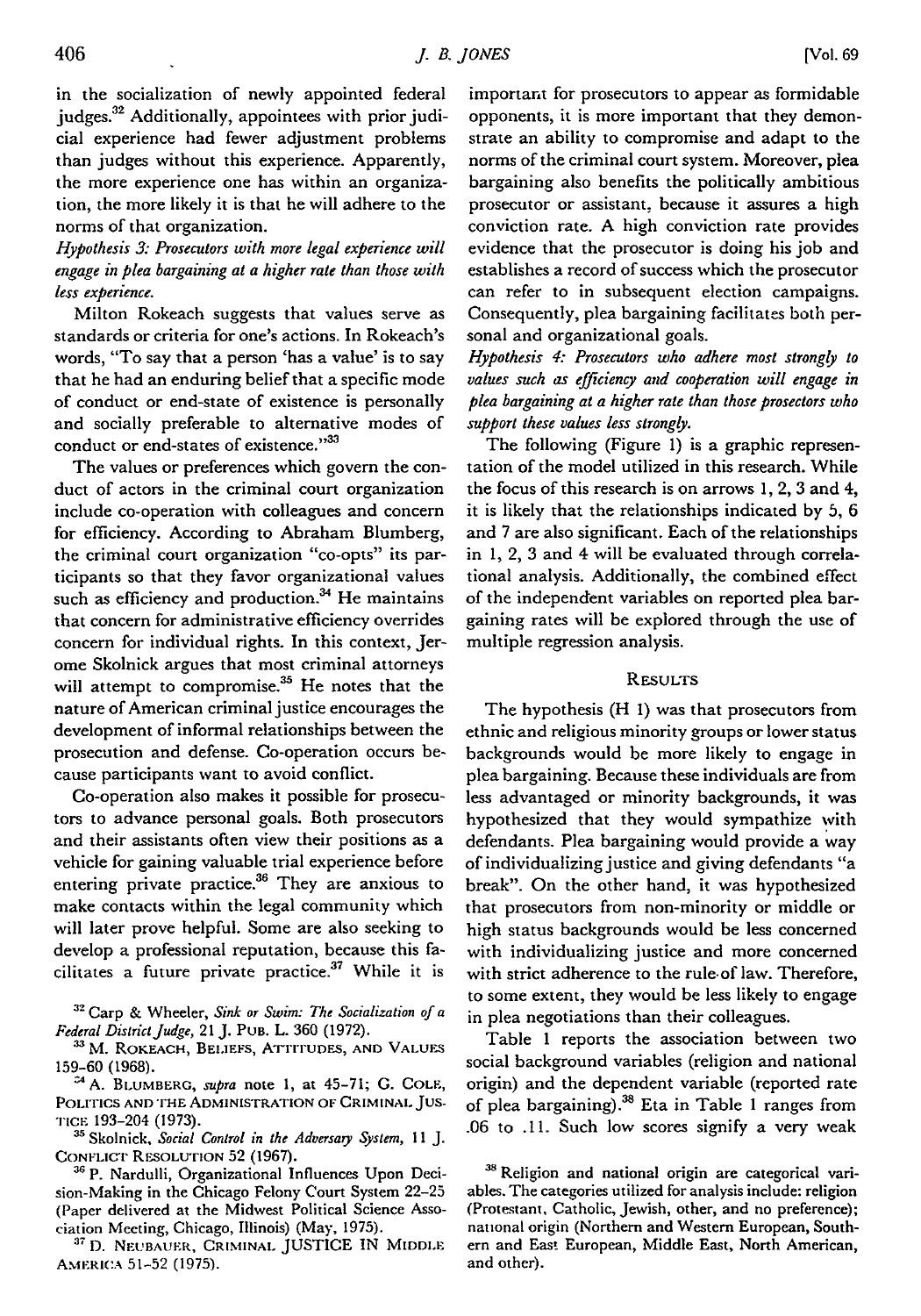



**0** Table **I**

SIMPIE ASSOCIATION FOR PROSECUTORS' SOCIAL **BACKGROUND AND REPORTED PLEA BARGAINING RATES** 

| Dependent<br>Variables                                              | Religion<br>(eta)  | National<br>Origin<br>(eta) | Father's<br>Occupation<br>(t) |
|---------------------------------------------------------------------|--------------------|-----------------------------|-------------------------------|
| Percentage of<br>all cases re-<br>solved through<br>plea bargaining | .11<br>$(132)^{a}$ | - 06<br>(121)               | -.03<br>(129)                 |

**aNafbers in parentheses are the naibers** *upn* **which** *the* **correlations are calculated.**

relationship between a prosecutor's religion or national origin and his reported rate of plea negotiation. Also present in Table 1 is the correlation between the prosecutor's family status (operationalized as father's occupation) and his rate of plea bargaining. The correlation (rho) is low  $(-.03)$ , which implies that the prosecutor's family status is not associated with his plea bargaining rate.<sup>39</sup>

The statistical analyses demonstrate that knowledge of the prosecutor's religion, national origin, or family status is not useful in predicting his rate of plea bargaining. Prosecutors from low status or minority and ethnic backgrounds do not bargain more frequently than prosecutors from high status or non-minority religious and ethnic backgrounds.

One explanation for this finding may be that many prosecutors and judges, regardless of individual origin, look to the upper-middle class as their reference group.<sup>40</sup> As Jacob states, "Many (prosecutors and judges) look forward to where they would like their own children to be rather than backward to where they spent their own childhoods."<sup>41</sup> If this is the case, then many prosecutors from minority religious or ethnic backgrounds may be emulating their higher status peers. Consequently, background variables would not explain a prosecutor's propensity to engage in plea bargaining. These results, therefore, do not support Hypothesis **1.**

The next hypothesis (H 2) is that prosecutors who received their legal training from proprietary law schools would engage in plea bargaining more

**a7** The measurement scale used for father's occupation is a modified version of the one developed by Alba Edwards. *See* **A.** EDWARDS, **COMPARATIVE OCCUPA-TIONAL** STATISTICS FOR **THE UNITED STATES** (1943).

<sup>4</sup>o H. **JACOB,** *supra* note 8, at **78-79. <sup>41</sup>***Id,* **at 79.**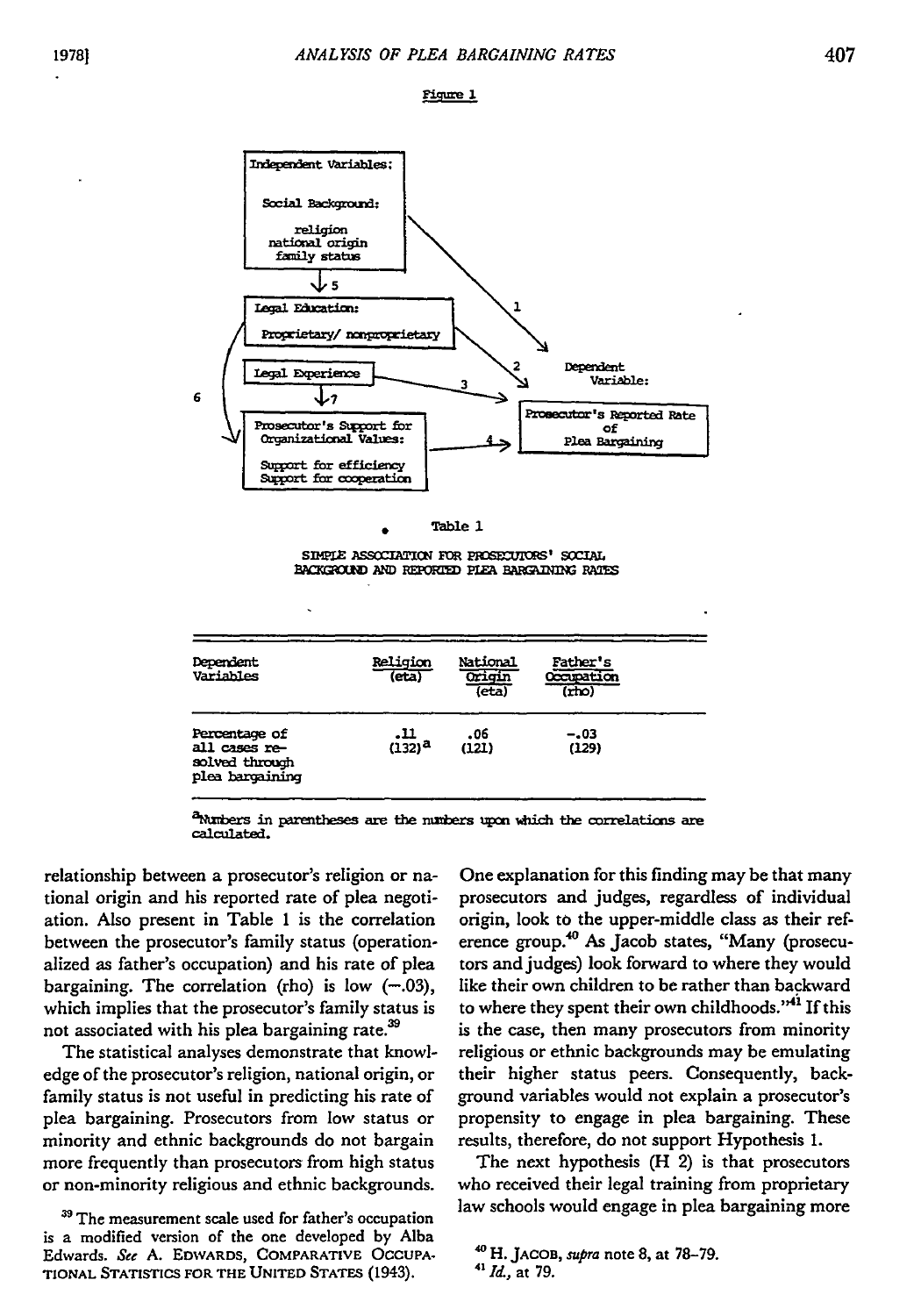#### **Table** 2

#### SIMPLE ASSOCIATION FOR PROSECUTORS' **LEGAL EDUCATION AND REPORTED PLEA BARGAINING RATES**

| Dependent Variable                                             | <b>Legal Education</b><br>(eta) |
|----------------------------------------------------------------|---------------------------------|
| Percentage of all cases<br>resolved through plea<br>bargaining | $\frac{.10}{(136)^8}$           |

<sup>a</sup>Numbers in parentheses are the numbers upon which the correlations are **calculated.**

#### **Table 3**

**SIMPLE ASSOCIATION FOR PROSECUTORS' EXPERIENCE AND REPORTED PLEA BARGAINING RATES** 

| Dependent Variable                             | Experience (Pearson's R)<br>$\sim$ |
|------------------------------------------------|------------------------------------|
| Percentage of all cases                        |                                    |
| resolved through the use<br>of plea bargaining | $(n = 135)^a$                      |

**a!umbers in** parentheses **are** the **numbers upon which the correlations are calculated.**

frequently than prosecutors who attended nonproprietary law schools.<sup>42</sup> Table 2 demonstrates the strength of the relationship between type of law school training and the prosecutor's reported rate of bargaining. The reported statistic (eta **=** .10) suggests that the prosecutor's legal training (whether he attended a proprietary or nonproprietary law school) has a minor effect on his rate of plea-negotiation. The fact that one's legal training seems to have little, if any, influence on plea bargaining rates could be due in part to the realities of the criminal justice system.

Critics of legal education argue that law students receive a distorted picture of reality.<sup>43</sup> Casebooks, they assert, cannot convey the true nature of criminal law practice. Although knowledge of the criminal law is essential, experience provides one with a greater understanding of the way the courts and the prosecutor's office operate. Students, depending on their legal training, may subscribe to adver-

**42** Proprietary law schools included in the survey were: John Marshall, Kent I.I.T., and Detroit College of Law. All other law schools were included in the nonproprietary category.

 $\ddot{\cdot}$ 

43 L. FORER, **THE DEATH** OF **THE** LAW 376-93 **(1975).**

sary ideals in varying degrees. But, once faced with a system which functions'almost completely on the basis of informal negotiations, the new recruit regardless of his training learns to adjust to the system. Reality may override law school values and perceptions and therefore, we find little support for Hypothesis 2.

The correlation (Pearson's R) between the prosecutor's legal experience (operationalized as the number of years in the practice of law) and his reported rate of bargaining is presented in Table 3. It was hypothesized (H 3) that prosecutors with more legal experience will engage in plea bargaining at a higher rate than those with less experience. But, legal experience, as the low correlation implies (.07), has almost no influence on the prosecutor's rate of bargaining. There tends to **be** minimal differences between the experienced prosecutor and the inexperienced prosecutor in terms of the reported frequency of plea bargaining. This does not imply that differences in the concessions a prosecutor is willing to make do not exist. For example, Albert Alschuler argues that experienced and inexperienced prosecutors differ in respect to the types of concessions they are willing to grant. **Al-**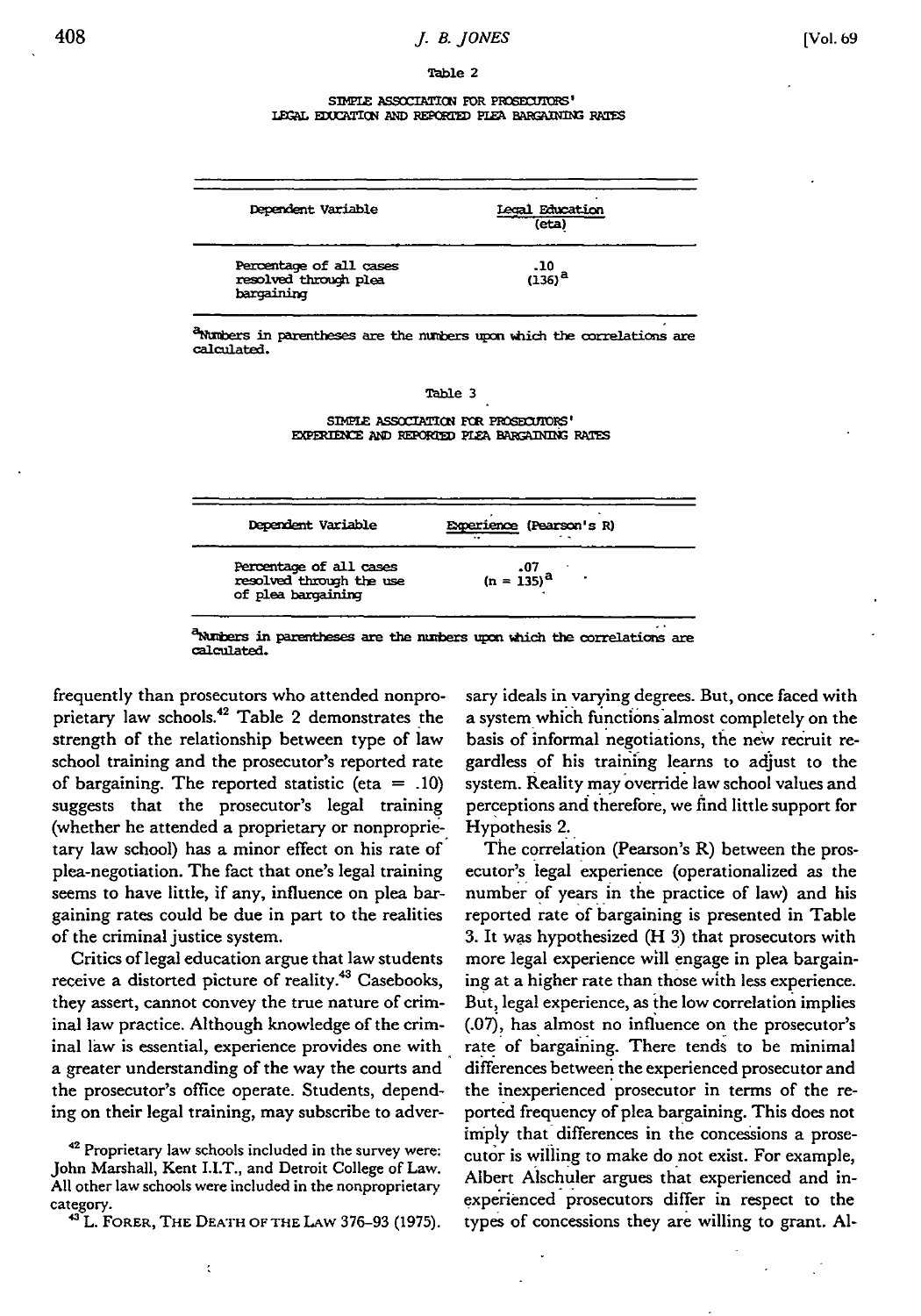#### **Table 4**

SIMPLE ASSOCIATION FOR PROSECUTORS' ADHERENCE TO **ORGANIZATIONAL VALUES AND REPORTED PLEA BARGAINING RATES** 

| Dependent<br>Variables                                         | Index of<br>Efficiency<br>(Pearson's R) | Index of<br>Co-operation<br>(Pearson's R) |  |
|----------------------------------------------------------------|-----------------------------------------|-------------------------------------------|--|
| Percentage of all<br>cases resolved through<br>plea bargaining | 05.<br>$(135)^{a}$                      | -12<br>(135)                              |  |

**aNumbers in parentheses are the nurs upon whid the correlations are** calculated.

schuler found that fear of losing a case as well as a lack of confidence, often led inexperienced prosecutors to offer greater concessions than the merits of a case justified.<sup>44</sup>

Another factor which may account for the failure of experience to predict increases or decreases in plea bargaining rate is the lack of variation in the independent variable. Because there were few experienced prosecutors in the survey, it is difficult to determine the exact effect of experience on the prosecutor's propensity to bargain.

The failure of social background, law school training, and experience to predict plea bargaining rates is not particularly surprising. Evidence from studies dealing with the effect of social background variables on judicial decision-making is also inconclusive.<sup>45</sup> In most instances, background variables

"Alschuler, *The Prosecutor's Role in Plea Bargaining,* **36** U. **CHI.** L. REV. 110-11 (1968).

<sup>45</sup> One characteristic recognized as influencing a judge's decision is religion. *See* S. **NAGEL, THE LEGAL** PROCESS FROM **A** BEHAVIORAL PERSPEcrIVE 227-36 **(1969);** Goldman, *Voting Behavior on the U.S. Court of Appeals, 1961-64,* 60 AM. POL. Sci. REv. 374 (1966); *Vines, Federal District Judges and Race Relations Cases in the South,* 26 J. POL. 338 (1964). Partisan identification also has been found to be associated with a judge's voting behavior. *See,* Jaros and Canon, *Dissent on State Supreme Court: The Differential Effect of the Characteristics of Judges,* 15 **MIDWESTJ.** POL. Sci. 332 (1971); Ulmer, *The Political Party Variable in the Michigan Supreme Court,* 11 J. **PUB.** L. 352 (1963). *See also* Adamany, *The Party Variable in Judges' Voting: Conceptual Notes and a Case Study,* 62 AM. POL. **SCL** REv. 57 (1969); Feeley, *Another Look at the "Party Variable" in Judicial Decision-Making: An Analysis of the Michigan Supreme Court,* 4 POLITY **91 (1971);** Nagel, *Multiple Correlations ofJudicial Backgrounds and Decisions,* 2 FLA. **ST. U.L.** REV. **258** (1974). For a general discussion of the use of social background variables as predictors of judicial **decisions,** *see,* **S. GOLDMAN** & T. **JAHNIGE, THE** FEDERAL **COURrS AS A POLITICAL SYSTEM 174-78** (1976); W.

were only indirectly related to individual behavior and were actually the precursors of certain attitudes and values which are more directly influential in predicting behavior.<sup>46</sup> This appears to be true for prosecutors as well. As Eisenstein and Jacob point out, background characteristics of prosecutors and defense attorneys influence their experiences and perceptions, and may indirectly influence the disposition of criminal cases. However, the norms and actions of the collective courtroom work group (prosecutors and defense attorneys and judges) mute the role of these personal biases.<sup>47</sup>

The data arrayed in Table 4 show the relationship between the prosecutor's support or non-support for efficiency in the courtroom, co-operation with colleagues, and plea bargaining rates.<sup>48</sup> It was

**MURPHY &** J. **TANENHAUS, THE STUDY OF PUBLIC LAw 103-12 (1972).**

**<sup>46</sup>**Goldman, *Voting Behavior on the United States Court of*

*Appeals Revisited,* 69 AM. POL. Sci. REv. 496 (1975). 47J. **EISENSTEIN &** H. **JACOB, FELONY JUSTICE 10- 11 (1977).**

<sup>48</sup> The independent variables, efficiency and cooperation, represent an index which measures the extent to which prosecutors support these values. The indices are based on answers to a series of Likert scale questions dealing with efficiency and cooperation. These questions were factor analyzed in order **to** determine which best measured the underlying values of efficiency and cooperation. The following two items (which loaded between **.631** and **.592** on the first factor) were selected for the index of cooperation: **1)** the real **job** of the defense attorney is to negotiate a plea for his client. 2) the real **job** of the prosecutor is to negotiate with the defense attorney. These two items (which loaded between .421 and .482) were selected for the efficiency index: 1) Prosecutors (public defenders) need to dispose of their cases as quickly as possible. 2) The efficient handling of cases is of foremost importance in the criminal justice system. On the basis of their answers to these questions on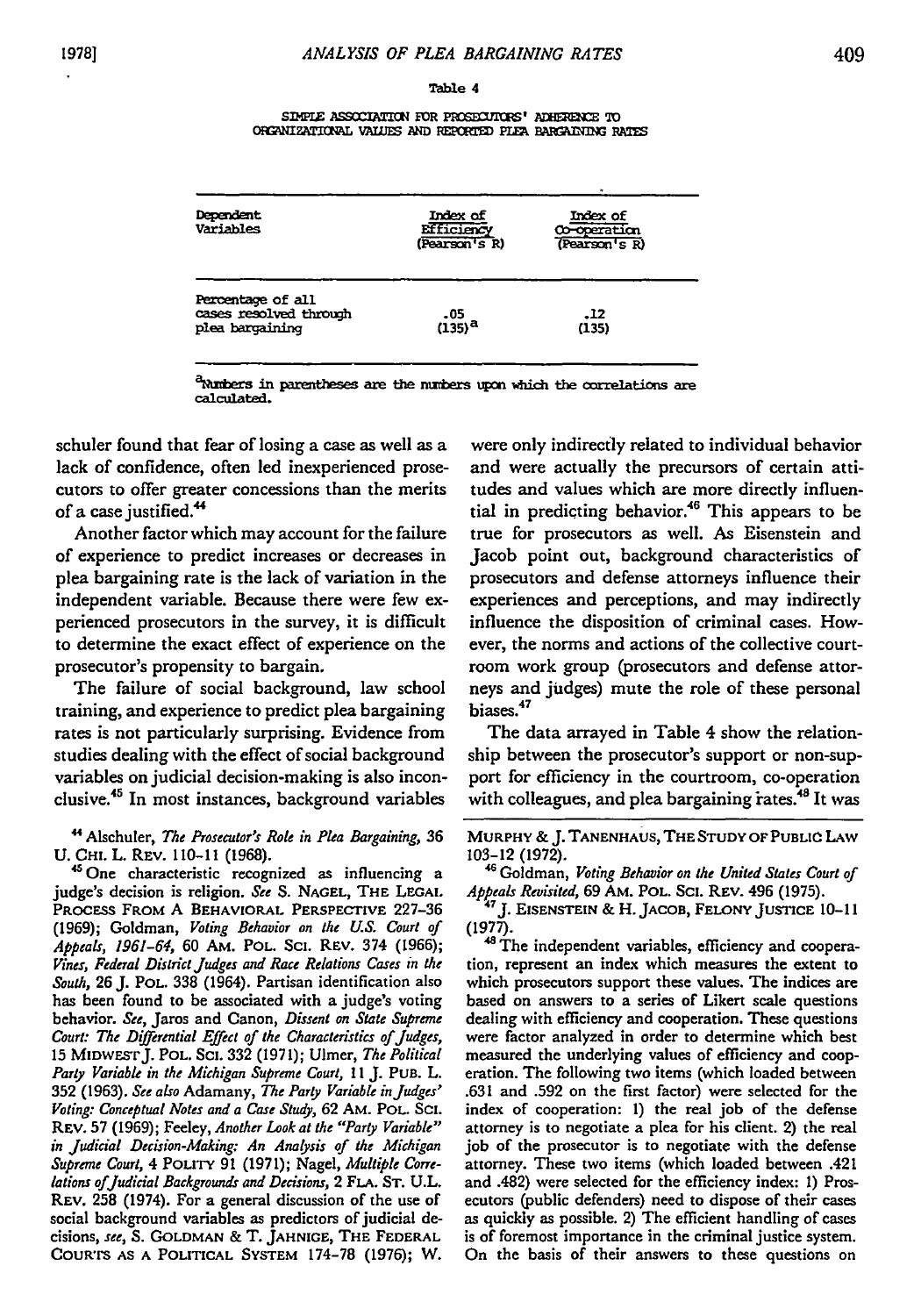hypothesized (H 4) that as adherence to such values increased, the prosecutor's reported rate of bargaining would also increase.

The correlations (Pearson's R) reveal that support or non-support for efficiency has almost no effect on plea bargaining rates, but that support for co-operation has a somewhat greater influence on the frequency of prosecutorial plea bargaining. Bargaining rates increase as support for co-operation increases, although the correlation is rather weak.

Neither organizational value is particularly helpful in predicting the frequency of prosecutorial plea bargaining. Several factors could explain this: first, support for co-operation is a goal which prosecutors are reluctant to articulate, largely because the public views this goal as illegitimate.<sup>49</sup> Thus, the responding prosecutors may have been reluctant to indicate the extent of their support for cooperation. Second, these values could be only indirectly related to the rate of negotiation: support for such values may encourage the development of policy guidelines for handling cases which have a more direct impact on reported bargaining rates. For example, Eckart and Stover noted that public defenders and prosecutors followed certain rules of thumb in the disposition of felony cases.<sup>50</sup> First offenders might have their charges reduced to misdemeanors, or defendants facing multiple felony charges may automatically have all but one of the charges dismissed. Although the rules will vary depending on the jurisdiction, each case is treated according to the established rule for that particular category of cases.

Eisenstein and Jacob discovered that policy norms on plea negotiation also existed both in the Cook County State's Attorney's office and in **De**troit (Wayne County).<sup>51</sup> Failure to comply with official policy in Cook County resulted in disciplinary action. Violators were often called to the supervisor's office and required to explain their behavior.

Such policies would encourage more plea bar-

ces represent two different value dimensions. **49J. EISENSTEIN** & H. **JACOB,** *supra* note 47, at 28.

**5o** Eckart & Stover, *Public Defenders and Routinized Criminal Defense Processes,* 51 J. URB. L. 665 (1974).

**'I** J. **EISENSTEIN** & H. **JACOB,** *supra* note 47, at chs. 5 **&** 6.

gaining because they provide a method of settling cases with minimum conflict and expenditure of resources. Such policies may reflect support for efficiency and co-operation, but the linkage between these values and plea bargaining rates may be indirect, thereby accounting for the low correlations reported.

Thus far, the correlational analysis demonstrates that each of the independent variables has a slight effect on reported plea bargaining rates. One shortcoming of such bivariate analysis is that it does not allow the researcher to account for the simultaneous effect of several independent variables on the dependent variable. Nor does it permit the researcher to hold constant other independent variables which can affect the initial relationship under analysis. One way of ascertaining the collective effect of these variables is through a multiple regression analysis. This mode of analysis also gives the researcher an idea of the unique effect of each independent variable, while controlling for all other independent variables.<sup>52</sup>

The results of a multiple regression analysis are revealed in Table 5. The four independent variables used in the analysis were: adherence to cooperation, father's occupation, experience, and proprietary law school attendance.<sup>53</sup> The squared multiple correlation coefficient (R square) gives the researcher an indication as to how much of the variation in the dependent variable is accounted for by the independent variables in the analysis. The R squared in this instance is .06. In other words, these particular independent variables explain about six percent of the variance in prosecutors' reported plea bargaining rates. Thus, the

**52** Several assumptions are required for such an analysis. The assumptions are: **1)** a linear relationship exists between the independent and the dependent variables, 2) the data are normally distributed and the independent variables are not substantially correlated with one another. *See,* F. **KELLEY,** D. BEGGS, & K. **MCNEIL,** RE-SEARCH **DESIGN IN THE** BEHAVIORAL **SCIENCES:** MUL-TIPLE **REGRESSION** APPROACH (1969).

<sup>53</sup> The variable proprietary law school attendance was used in the regression analysis as a dummy variable. Scores of **1** were assigned if a respondent attended a proprietary law school and 0 if he did not. The use of a dummy variable allows a researcher to utilize a nominal level variable in the regression analysis. For a discussion of the use of dummy variables, *see,* H. BLALOCK, **SOCIAL** STATISTICS, 498-501 (1972). Father's occupation is an ordinal level scale. For a discussion of ordinal and dichotomized variables in regression analysis see Tanenhais. *et. aL., The Supreme Court's Certiorari Jurisdiction-Cue Theor,* in **JUDICIAL DECISION-MAKING (G.** Schubert ed. **1963).**

efficiency and co-operation, the prosecutors received a cumulative score. Low scores indicate weak adherence to the values, while high scores indicate strong adherence to the values. Medium range scores represent a neutral category. The Pearson's correlation between efficiency and co-operation is (.16) which indicates that these indices represent two different value dimensions.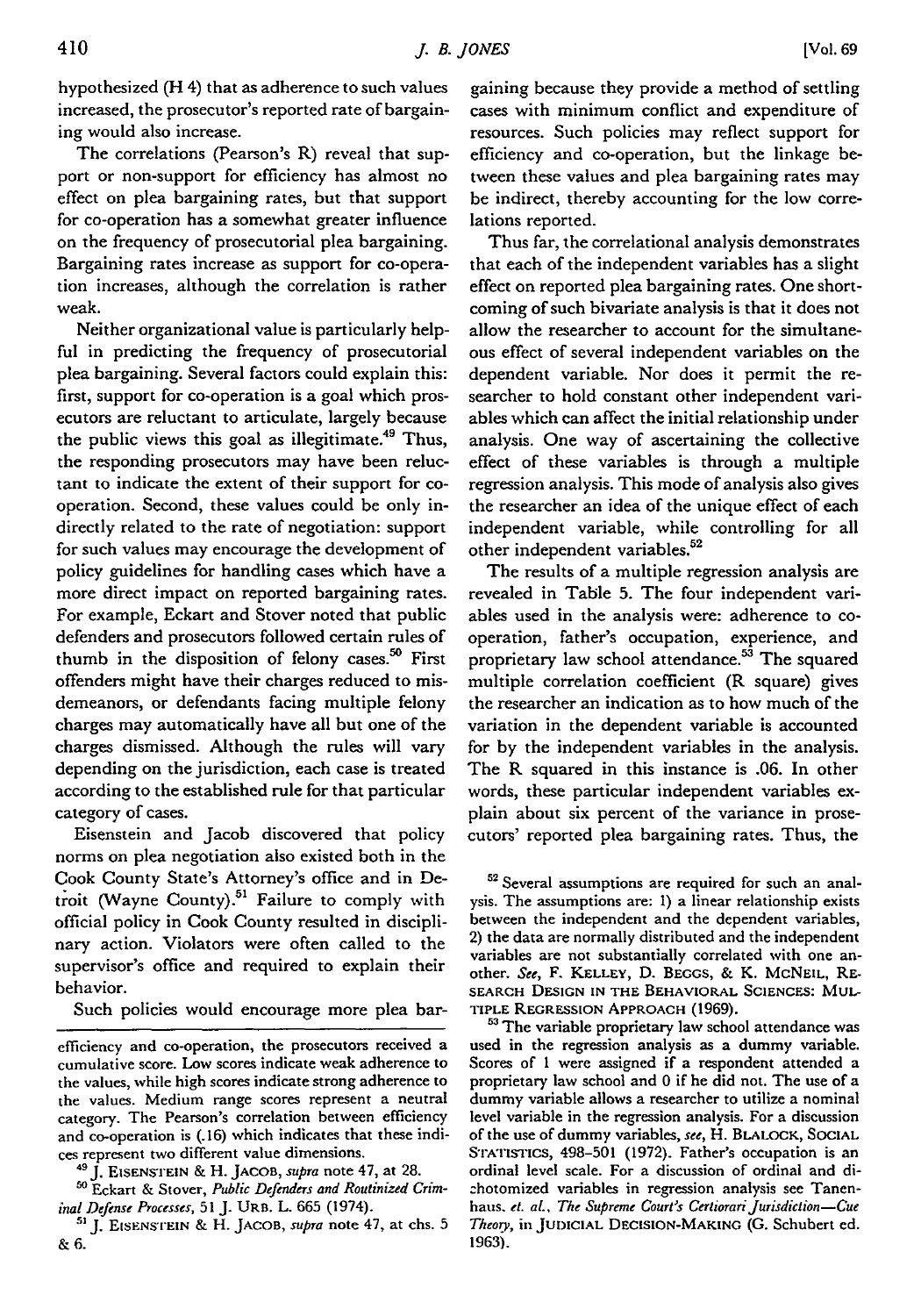

Figure 2 A model of the dispositional process in the criminal court.

combined influence of these particular independent variables on prosecutorial bargaining rates is not particularly high.

Also reported in Table 5 are the standardized regression coefficients (Betas). These demonstrate the relative contribution of each independent variable, while controlling for the other independent variables. Experience is the most important variable affecting the prosecutor's rate of bargaining, but it is only slightly more important than proprietary law school attendance and support for cooperation. Father's occupation has the least effect on the reported rate of bargaining.

### **CONCLUSION**

Does a prosecutor's background or support for organizational values influence his plea bargaining rate? To some extent, yes. However, given the large amount of unexplained variance in the dependent variable, it is obvious that additional factors account for variation in reported plea bargaining rates. Certainly, additional research is needed. Lawrence Mohr argues that the criminal courts can be better understood if one looks at the behavior of the participants within the framework of a

decision-making paradigm.<sup>54</sup> Following Mohr's suggestion, the model in Figure 2 represents a general outline of the various factors which influence the decision to go to trial or to negotiate a plea.

Social scientists often construct models to assist them in theory-building. **A** model, according to Lawrence Mayer, is an analytical system that is "developed or constructed so that the logical relationships between its elements correspond in logical form to the relationships between a set of elements in the real world."<sup>55</sup> Models then, simplify reality and, in performing this function, allow researchers to isolate certain variables for analysis. Moreover, they serve a heuristic function, suggesting new relationships which logically ought to exist. When these relationships have survived empirical testing, "the task of logically integrating the lawlike propositions generated from the model into theory is facilitated."<sup>56</sup>

**<sup>M</sup>**Mohr, *Organizations, Decisions, and Courts, 10* LAw **&** Soc'y REV. **621 (1976).**

**5** L. MAYER, COMPARATIVE POLITICAL INQUIRY **52 (1972). <sup>5</sup>**L. MAYER, *supra* note 55, at **53.**